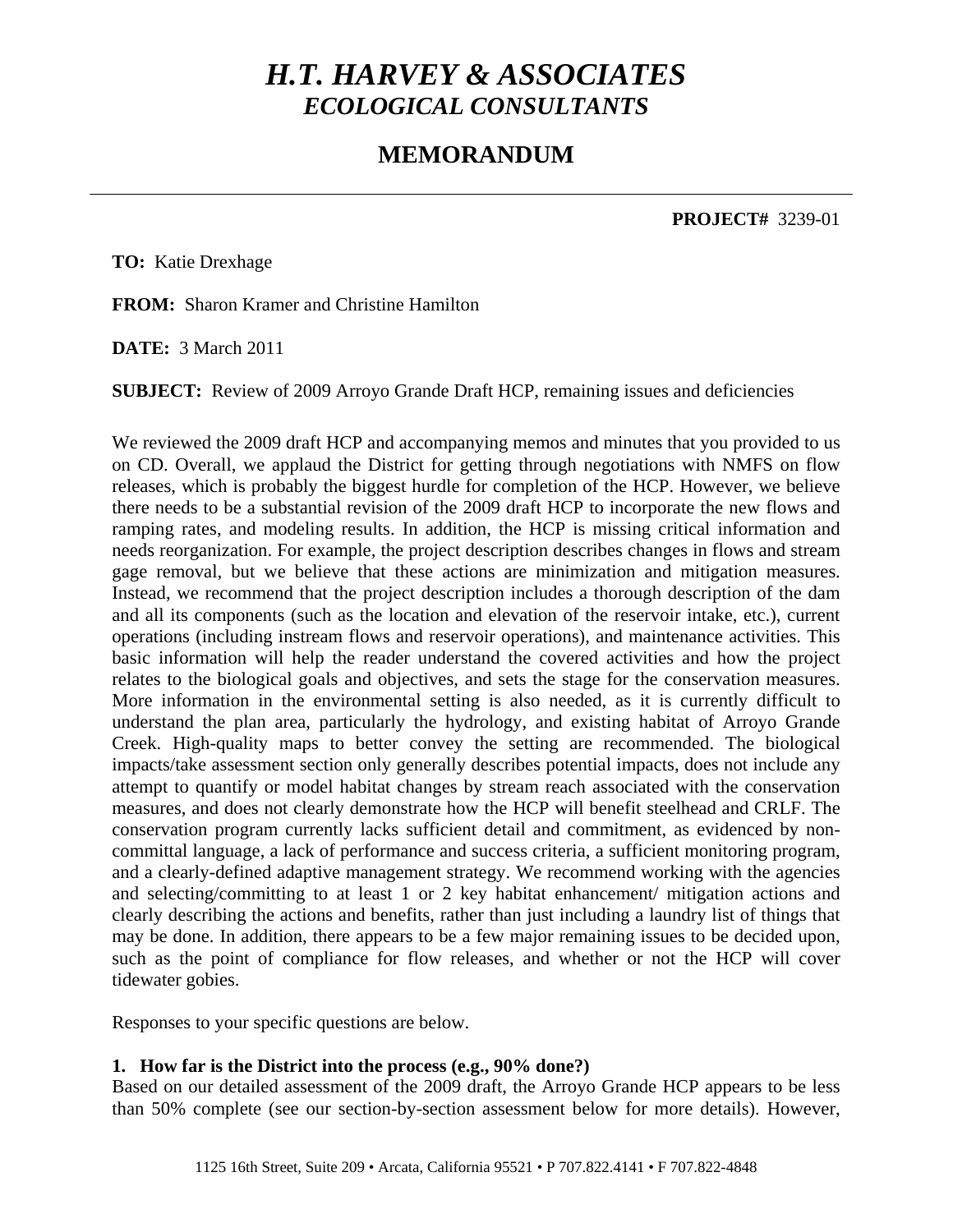given that we know that: (1) some of the omitted information is available from the 2004 draft; (2) there is information in new memos and documents provided by the District that still needs to be incorporated; and (3) the flow releases have been agreed upon by NMFS, we think the District may be closer to 70-80% finished with this process.

# **2. Are there any fatal flaws in the District's goals?**

We do not believe there are any "fatal" flaws but often in HCP development, small things can really hold up progress and become highly contentious. From our review, we focused on two areas of concern: point of compliance for instream flow releases, and reservoir operations.

- We could not determine the location of the point of compliance for flow releases if this has already been negotiated but not clearly noted in the HCP, then this is only a minor problem. Point of compliance could potentially be a sticking issue because of the multiple regulated and unregulated diversions and uses of the river. Typically, the point of compliance is associated with a USGS or other public gaging station. If the point of compliance is too far downstream from the dam, it may not be possible to achieve compliance due to other water removal and pumping that occurs along the river. Therefore, it is important to obtain agreement on the point of compliance and level of monitoring expected. We are aware of another flow-related HCP in which this specific issue became a major problem when the applicant thought the process was nearly completed.
- We are concerned about activities occurring above the dam, particularly reservoir operations. With respect to steelhead, we are concerned that the rainbow trout that occur above the dam could be listed at some point in the future, especially given the apparent controversy over this issue that occurred during the listing process. If rainbow trout became a listed entity, then reservoir operations could result in take by affecting access to spawning tributaries. It is possible that the listing of rainbow trout could be considered a foreseeable changed circumstance and we recommend exploring how this could be addressed. With respect to CRLF, we are concerned about the effects of reservoir filling and drawdowns on the species, such as the potential that the reservoir enhances habitat for bullfrogs. Additionally, we are concerned that the Covered Lands, which extend to approximately 50 feet outside the channel, are not large enough to assess impacts to CRLF.

# **3. What are the key issues remaining to be addressed?**

- A permit duration of 20 years seems like a rather short duration, especially relative to the number of years it is taking to negotiate and complete this HCP, and the rationale provided for this duration is weak. Was this something negotiated already with NMFS? If not, we recommend considering a longer permit duration. Alternatively, we recommend exploring if the HCP could include a mechanism for extending the HCP for another 10 or 20 years if adaptive management and monitoring are indicating that the HCP is meeting its goals and objectives and if everyone is in agreement.
- Does the District conduct activities in the reach downstream of Fair Oaks Blvd and above the ½ mile that they do not own? If so, the Covered Lands probably should include this reach down to the limit of the District's ownership.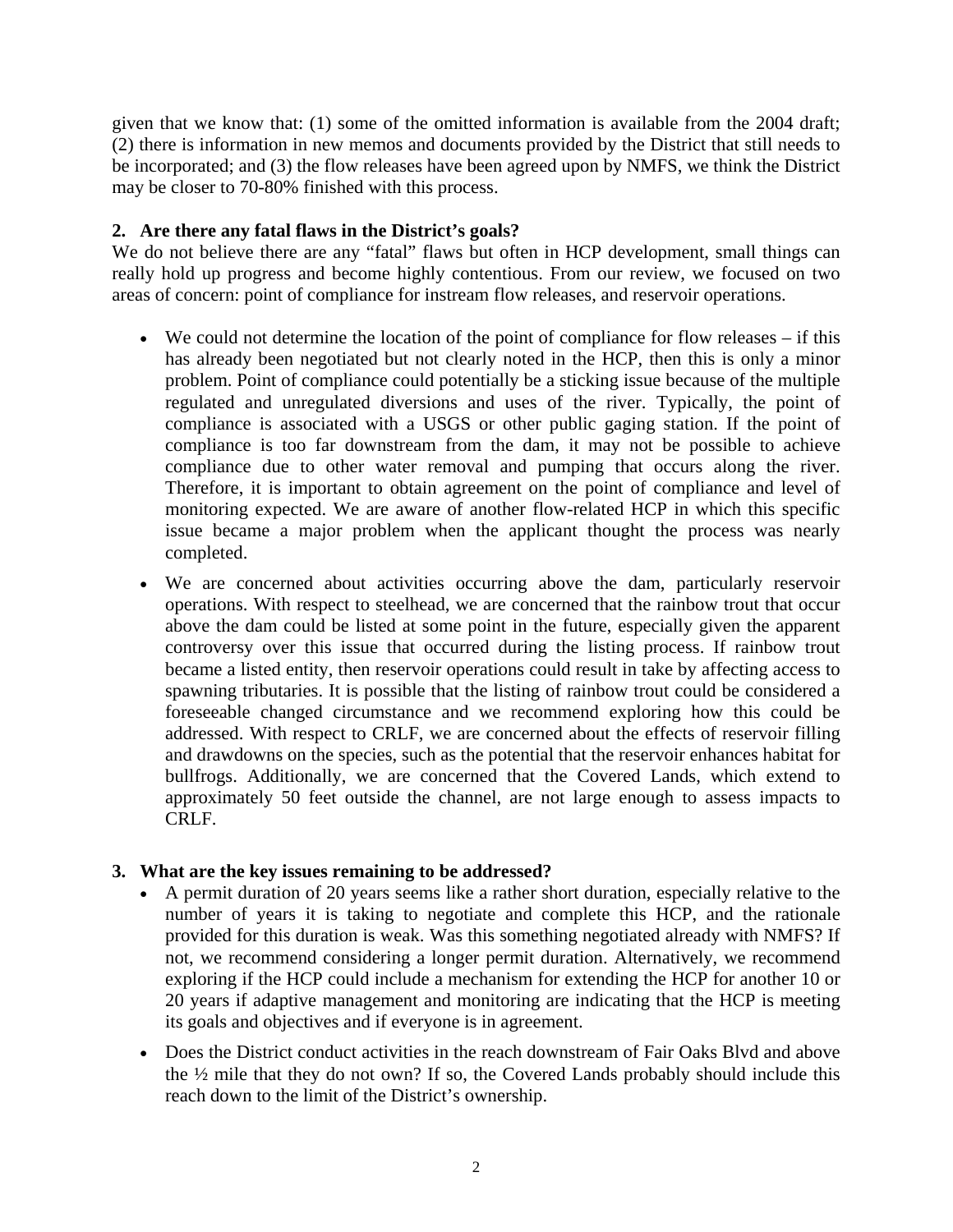- Has NMFS already agreed to the non-flow mitigation approach? If not, we recommend front-loading it so that more mitigation occurs earlier in the HCP, and that perhaps the first few projects are more concretely described and funded, with the \$50k/year occurring after a few key projects are done. Currently there is a long laundry list of things that could be done with no guarantee of completion of any of the higher-priority actions (best bang for the buck, and greatest benefit to steelhead/CRLF). Is there reason to believe spawning habitat is limiting? If so, removing the barrier and adding gravel (commitment to both) along with instream flows could be a huge benefit to steelhead.
- Many of the details in the Conservation Program and Plan Implementation sections are incomplete. Based on our experience, these details are usually left to the end of the HCP process, but still take some time and negotiation to complete. Sections that appear incomplete include: Mitigation Measures, Monitoring, Performance and Success Criteria, Adaptive Management, Reporting, and Funding (see section-by-section assessment below for more details).

# **4. Are there important deficiencies in the work performed to date?**

- The proposed instream flows and ramping rates are conservation measures of the HCP, but what is the basis for determining if the changes to flows are benefiting fish? The proposed flows are built on the assumption that mimicking flows that are more "natural", or more like the unimpaired hydrograph, translates into improved fish habitat. The District does not have specific habitat quality or quantity models demonstrating this assumption, and does not lay out the rationale for why the new flows are better (with the exception of the ramping rate). For example, there is no quantification of spawning habitat. It is difficult to justify the need for additional spawning gravel when there is no determination of the effects of flow on existing spawning habitat. The same case can be made with respect to CRLF. The HCP strategy for CRLF appears to be "if flows are more "natural" and improve conditions for steelhead, then habitat is better for CRLF as well". We assume NMFS has agreed to this approach, but has USFWS?
- Operations and maintenance of the dam and reservoir, and reservoir water storage, are included as Covered Activities but the potential effects and incidental take as a result of these activities on the Covered Species is not assessed. The Covered Lands do not include the area above the dam; therefore, these Covered Activities actually occur outside of the plan area. This needs to be rectified, either by excluding those as Covered Activities or by including the dam and reservoir in the Covered Lands.
- There is very little information about stream temperatures in the HCP. We recommend that the HCP summarize baseline stream temperatures and describe why stream temperatures are likely to be better/same/worse as a result of the HCP.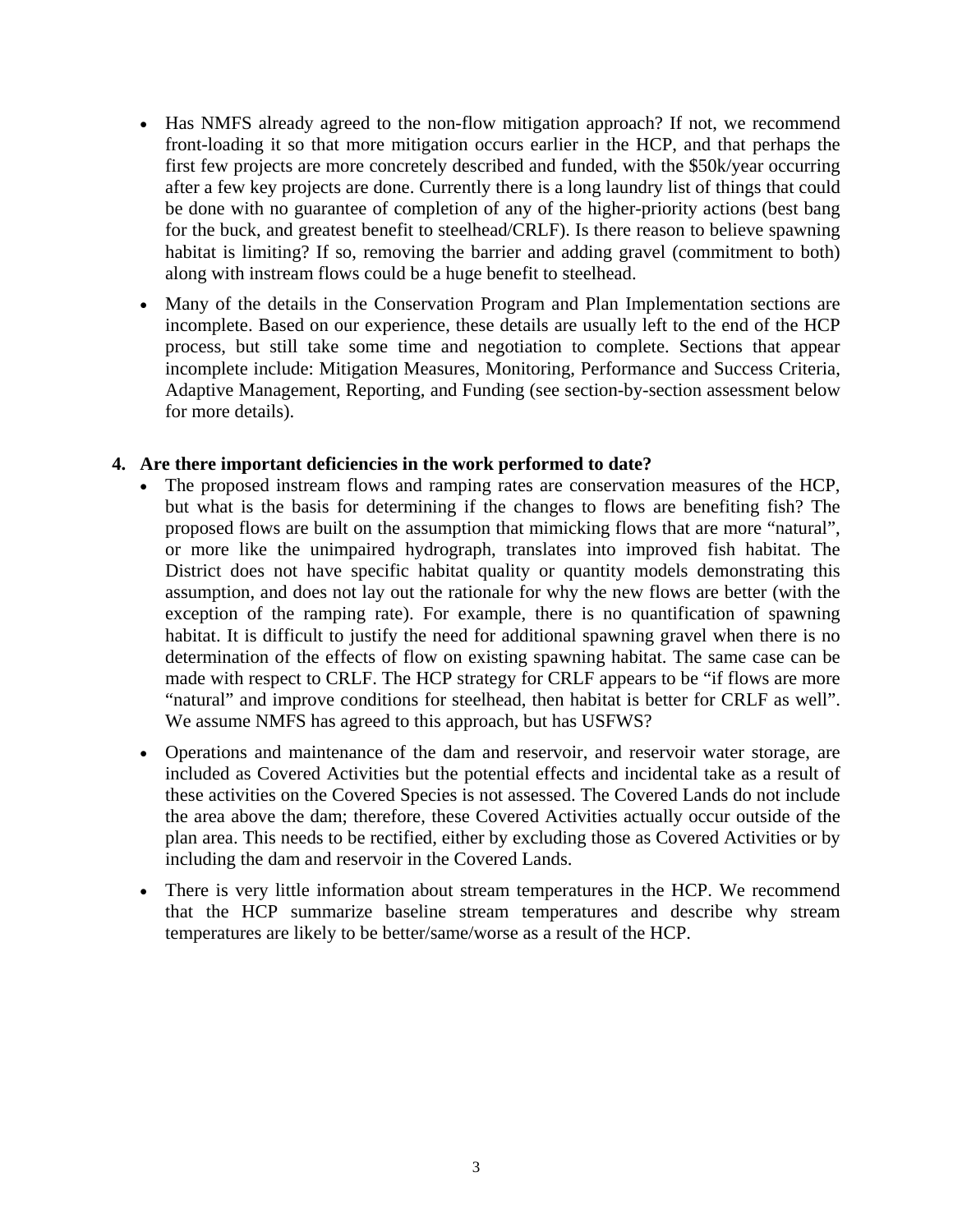# **OUR SECTION-BY-SECTION ASSESSMENT OF THE 2009 ARROYO GRANDE DRAFT HCP**

#### **Project Description:** (*5% Complete*)

This section describes the new flow releases and removal of the stream gage, but these actions are actually minimization and mitigation measures and should be in that section of the HCP. Instead, this section should clearly describe the characteristics of the dam (height, elevation, location/elevation of releases, plumbing, etc.) and the operations and maintenance activities of the dam. Some, but not all, of this information appears to be in the 2004 draft HCP, but after reviewing that information we found it difficult to understand the components of this water supply system. The HCP also should include a diagram and/or a photo of the dam and a highquality map of the project area. Since the dam is already in and not a "project" to be constructed, this section could be titled something like "Overview of Lopez Water Supply Storage and Delivery Facilities" instead of "Project Description". The Bull Run HCP, which is a similar project/HCP, is a good example of how this type of information can be conveyed.

The Covered Activities and the Covered Lands do not match up. Operations and maintenance of the dam and reservoir, and reservoir water storage, are included as Covered Activities, but the plan area does not include the area above the dam; therefore, these Covered Activities actually occur outside of the Covered Lands. This needs to be rectified, either by excluding those as Covered Activities or by including the dam and reservoir in the Covered Lands.

# **Environmental Setting/ Biological Resources:** (*50% Complete*)

In general, high-quality maps need to be included to convey information in this section, as it is currently difficult for the reader to visualize the project area and environmental setting. The topographic maps included in the 2004 draft are low-quality, and it would be relatively easy to make much better quality maps using GIS and aerial photos as background as appropriate. Other relevant topics could also be added to this section to make it more complete, as this section does not adequately "set the stage" in its current form. Although not listed as headers in the HCP template, there is some flexibility to include topics/headers that are relevant to the project. Useful topics could include Water Quality, Water Quantity, Air Temperature, and Habitat Conditions by Stream Reach; we noted that this information was included in the 2005 draft. The 2008 Bull Run HCP is a good example of how this type of information could be incorporated.

Topography/Geology and Hydrology: These sections are too brief and should be expanded to include a more complete description. High-quality maps and figures should also be included showing hydrological characteristics, stream reaches, locations of stream gages, locations of flow releases, etc. Some of the detailed modeling and historic information about flows from the 2004 draft should be incorporated into this section, as they can be considered baseline information. Also, the detailed modeling information that was present in the 2004 draft HCP was only referred to a few times in the 2009 draft HCP, without a reference and with very little information. Since this information was the basis for determining historical flows as well as calculating new flow releases, we recommend either incorporating it into the HCP document as an appendix or as a separate technical report so that this information can be referenced and accessed.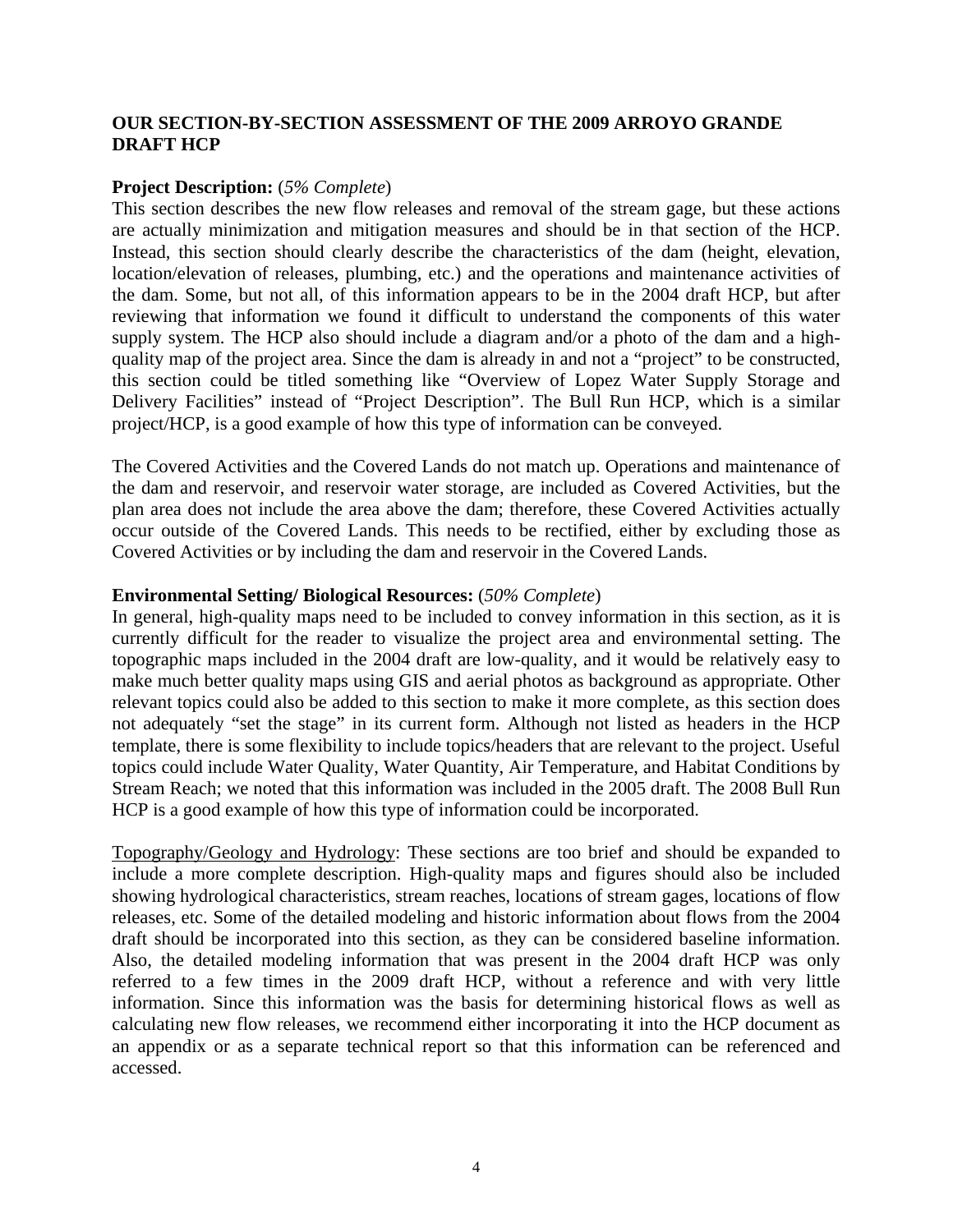Steelhead: Critical habitat was designated for steelhead in the project area in 2005; this needs to be incorporated. In addition, few citations were provided in the life history section and we recommend adding some appropriate references. Information from the 2004 Stream Inventory Report should also be included in this section, as it assesses steelhead habitat conditions. However, we caution that this report lacks specific information about steelhead habitat and we do not believe it can be used for modeling or quantifying habitat or potential impacts.

California Red-Legged Frog: The 2010 CRLF habitat surveys need to be incorporated into the HCP.

Tidewater Goby: Whether this will be a covered species in the HCP remains to be determined. . If it is not going to be a covered species, consider adding a section detailing life history, distribution, local survey info, etc., and then build the case for not including the tidewater goby as a covered species. Some of this information is in the 2009 draft, in the "Covered Species" section.

# **Potential Biological Impacts/Take Assessment:** (*10% Complete*)

This section has serious deficiencies. It does not assess expected habitat changes as a result of the new flows. Such an endeavor would require an assessment of existing habitats and the modeling of expected changes in habitat by stream reach as a function of altered flows. This exercise will likely be difficult, particularly in the lower reaches, due to unregulated diversions that the District has no control over. However, the analysis is needed to quantify potential impacts and incidental take on steelhead and CRLF. We find it unlikely that NMFS would be able to complete a biological opinion and quantify incidental take with the information provided.

We recommend describing the impacts/take assessment for each covered species in separate sections rather than all species together. Within each covered species impact assessment, we recommend subheaders to discuss the impacts on each life stage of project actions and minimization measures. The CRLF impacts assessment appears somewhat more complete than the steelhead assessment and we recommend adding more information on steelhead. Potential impacts on critical habitat for CRLF and steelhead also needs to be assessed.

A cumulative effects analysis needs to be included. This is where a description of other land uses (i.e., agriculture and water diversions) and their effects would be summarized. Some of this information is already in the "Environmental Setting" section.

# **Conservation Program:** (*25% Complete*)

We recommend moving this section to before the Potential Biological Impacts/Take Assessment section because the Potential Biological Impacts/Take Assessment section addresses impacts and take as a result of the Conservation Program as well.

Minimization Measures: The new flow releases, which are currently in the project description, should be considered minimization measures and included in this section instead.

Mitigation Measures: It appears as if many of the mitigation measures are not decided upon, as evidenced by non-committal language and highlighted text. Removal of the stream gage, which